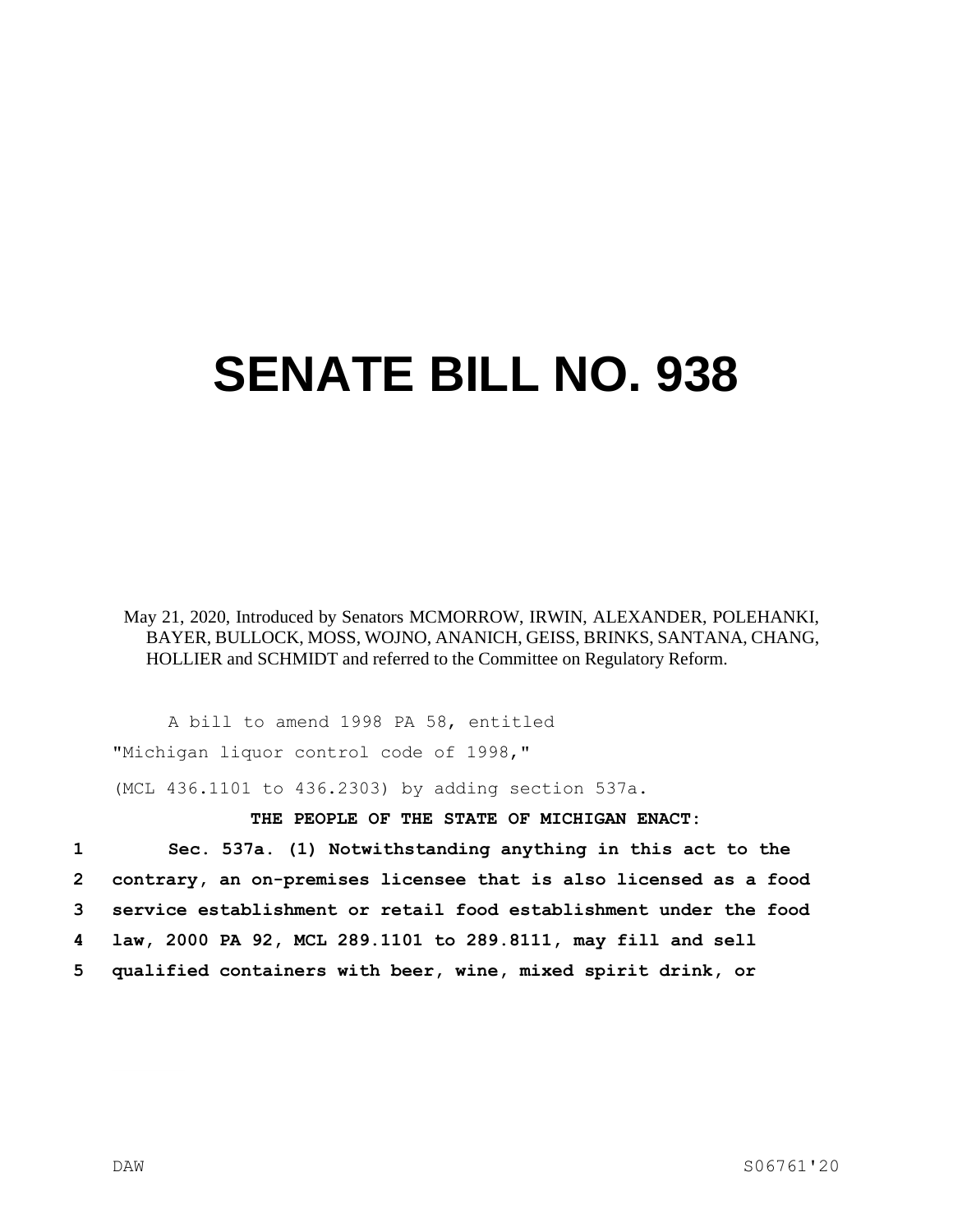**spirits for consumption off the premises under the following conditions:**

 **(a) The premises where the filling of qualified containers takes place comply with the requirements for food service establishments under the food law, 2000 PA 92, MCL 289.1101 to 289.8111.**

 **(b) The on-premises licensee or his or her agent or employee does not fill a qualified container in advance of the sale.**

 **(c) The alcoholic liquor to be dispensed has received a registration number from the commission and has been approved for sale by the commission.**

 **(d) The on-premises licensee complies with all applicable rules promulgated by the commission.**

 **(2) Notwithstanding anything in this act to the contrary, an on-premises licensee that is also licensed as a food service establishment or retail food establishment under the food law, 2000 PA 92, MCL 289.1101 to 289.8111, may deliver beer, wine, mixed spirit drink, or spirits to a consumer in this state if the on-premises licensee does all of the following:**

 **(a) Pays any applicable taxes to the commission and pays any applicable taxes to the department of treasury as directed by the department of treasury. On the request of the department of treasury, the on-premises licensee shall furnish an affidavit to verify payment.**

 **(b) Complies with all laws of this state, including, but not limited to, the prohibition on sales to minors.**

 **(c) Makes a diligent inquiry to determine that the individual placing and receiving the order is 21 years of age or older. As used in this subdivision, "diligent inquiry" means that term as**